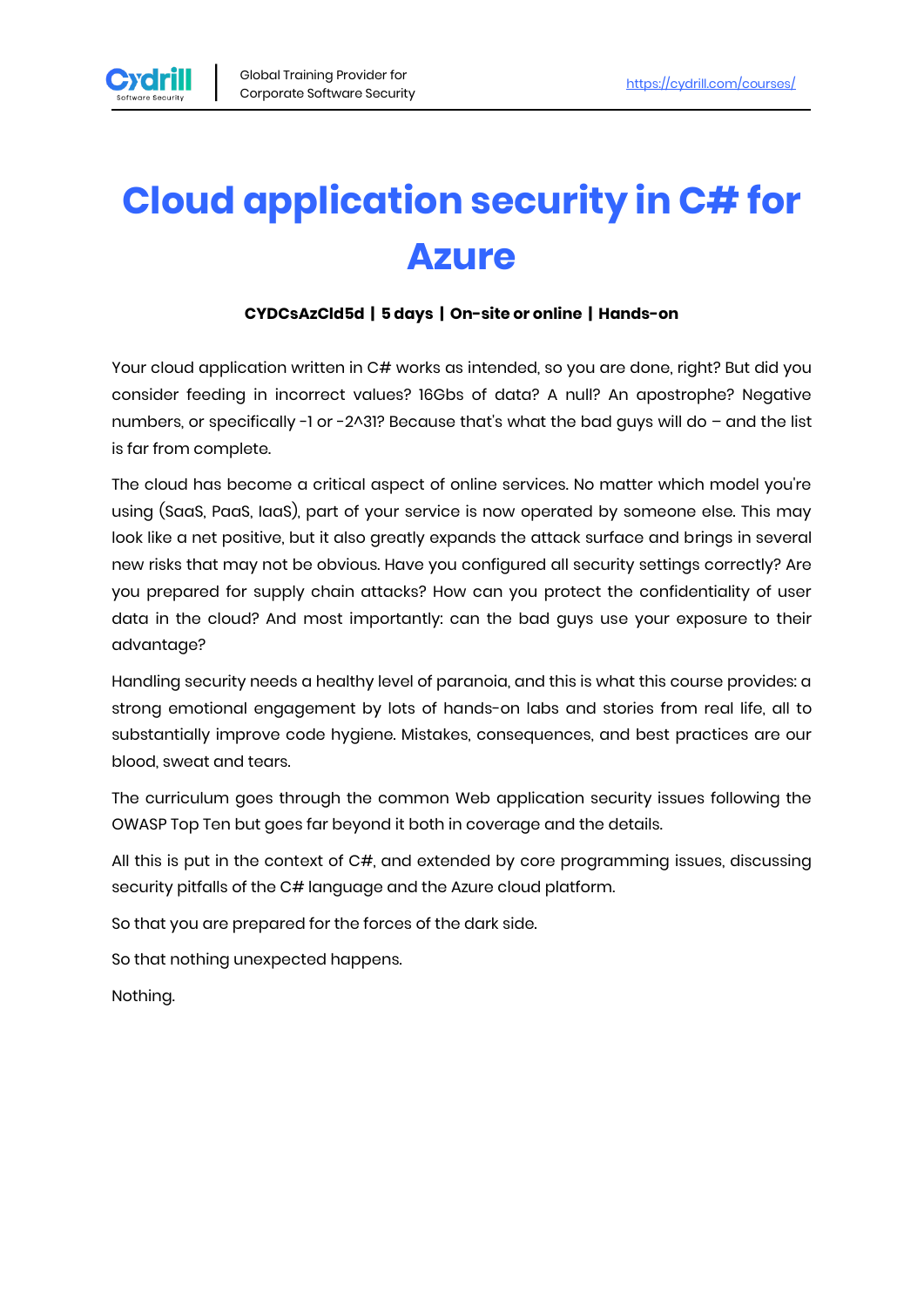

# **Cyber security skills and drills**





39 LABS 19 CASE STUDIES

#### **Audience**

C# developers working on Web applications and Azure

#### **Outline**

- Cyber security basics
- The OWASP Top Ten 2021
- Cloud security
- Input validation
- Wrap up

#### **Group size**

#### **Preparedness**

12 participants

General C# and Web development

#### **Standards and references**

OWASP, CWE and Fortify Taxonomy

#### **What you'll have learned**

- Understand cloud security specialties
- Getting familiar with essential cyber security concepts
- Understanding how cryptography supports security
- Learning how to use cryptographic APIs correctly in C#
- Understanding Web application security issues
- Detailed analysis of the OWASP Top Ten elements
- Putting Web application security in the context of C#
- Going beyond the low hanging fruits
- Managing vulnerabilities in third party components
- Learn to deal with cloud infrastructure security
- Input validation approaches and principles
- Identify vulnerabilities and their consequences
- Learn the security best practices in C#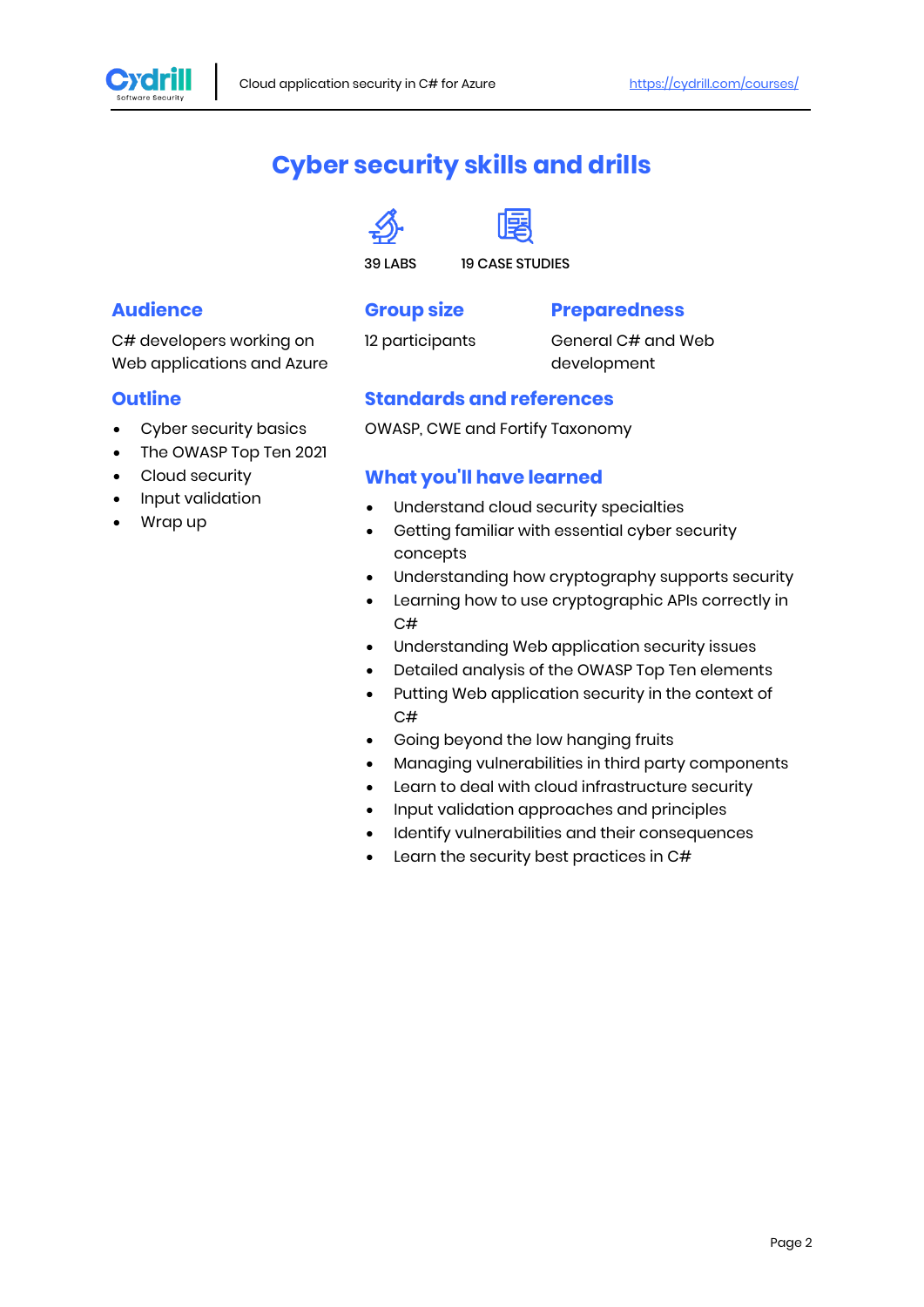

# **Table of contents**

# **Day 1**

# **> Cyber security basics**

What is security?

Threat and risk

### **[Cyber security threat types](https://cydrill.com/cyber-security/cyber-security-from-a-galactic-viewpoint) – the CIA triad**

Cyber security threat types – the STRIDE model Consequences of insecure software

#### **Cloud security basics**

- Cloud infrastructure basics
- The Cloud Cube Model and Zero Trust Architecture
- *Case study – ChaosDB vulnerability in Azure Cosmos DB*

### **> The OWASP Top Ten 2021**

#### **[The OWASP Top 10 2021](https://owasp.org/www-project-top-ten)**

#### **A01 - Broken Access Control**

- Access control basics
- Failure to restrict URL access
- Confused deputy
	- Insecure direct object reference (IDOR)
	- *Lab – Insecure Direct Object Reference*
	- Authorization bypass through user-controlled keys
	- *Case study – Authorization bypass on Facebook*
	- *Lab – Horizontal authorization*
- File upload
	- Unrestricted file upload
	- Good practices
	- *Lab – Unrestricted file upload*
- Open redirects and forwards
	- *Case study – Unvalidated redirect at Epic Games*
	- Open redirects and forwards best practices
- [Cross-site Request Forgery \(CSRF\)](https://cydrill.com/owasp/cross-site-request-forgery-csrf-past-and-future)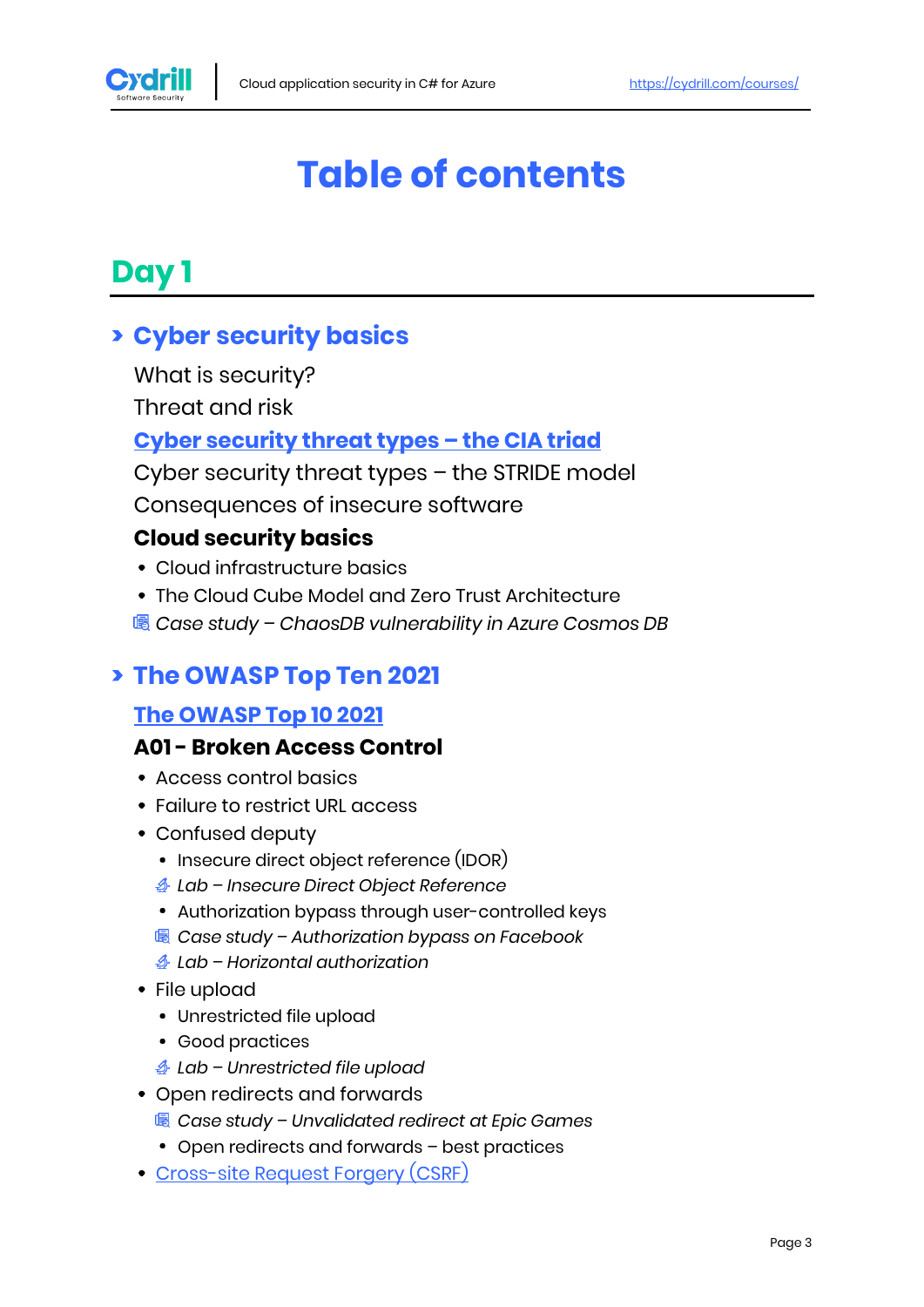

- *Lab – Cross-site Request Forgery*
- CSRF best practices
- CSRF defense in depth
- *Lab – CSRF protection with tokens*

#### **A02 - Cryptographic Failures**

- Information exposure
	- Exposure through extracted data and aggregation
	- *Case study – Strava data exposure*
- Cryptography for developers
	- Cryptography basics
	- Crypto APIs in C#
	- Elementary algorithms
		- Random number generation
		- Pseudo random number generators (PRNGs)
		- Cryptographically strong PRNGs
		- Weak and strong PRNGs
		- Using random numbers in C#
		- *Lab – Using random numbers in C# Case study – Equifax credit account freeze*
		- Hashing
		- Hashing basics
		- Hashing in C#
		- *Lab – Hashing in C#*

# **Day 2**

# **> The OWASP Top Ten 2021**

## **A02 - Cryptographic Failures (continued)**

- Cryptography for developers
	- Confidentiality protection
		- Symmetric encryption
		- **[Block ciphers](https://cydrill.com/devops/encryption-with-aes)**
		- Modes of operation
		- Modes of operation and IV best practices
		- Symmetric encryption in C#
		- Symmetric encryption in C# with streams
		- *Lab – Symmetric encryption in C#*
		- Asymmetric encryption
		- The RSA algorithm
		- Using RSA best practices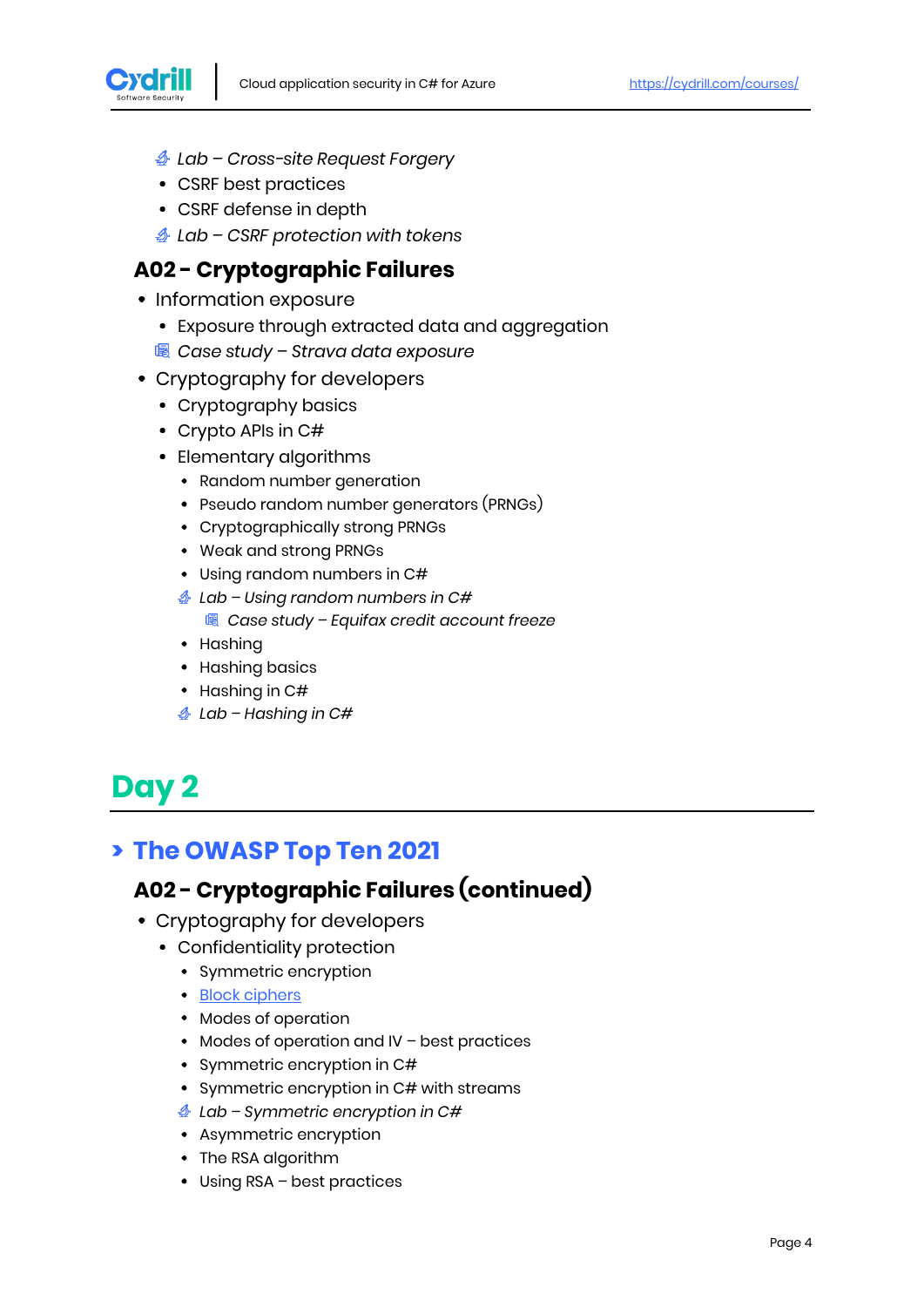

- $\cdot$  RSA in C#
- Combining symmetric and asymmetric algorithms
- Some further key management challenges
- Certificates
	- Certificates and PKI
	- X.509 certificates
	- Chain of trust
	- PKI actors and procedures
	- PGP Web of Trust
	- Certificate revocation
- Transport security
	- Transport security weaknesses
	- The TLS protocol
		- TLS basics
		- TLS features (changes in v1.3)
		- The handshake in a nutshell  $(v1.3)$
		- TLS best practices
		- *Lab – Using a secure socket in C#*
		- HTTP Strict Transport Security (HSTS)

#### **A03 - Injection**

- Injection principles
- Injection attacks
- [SQL injection](https://cydrill.com/owasp/sql-injection-is-it-a-solved-problem)
	- SQL injection basics
	- *Lab – SQL injection*
	- Attack techniques
	- Content-based blind SQL injection
	- Time-based blind SQL injection
- NoSQL injection
	- NoSQL injection basics
	- NoSQL injection in MongoDB
	- "NoSQL" injection in CosmosDB
- SQL injection best practices
	- Input validation
	- Parameterized queries
	- *Lab – Using prepared statements*
	- Additional considerations
	- *Case study – Hacking Fortnite accounts*
	- SQL injection protection and ORM
- Parameter manipulation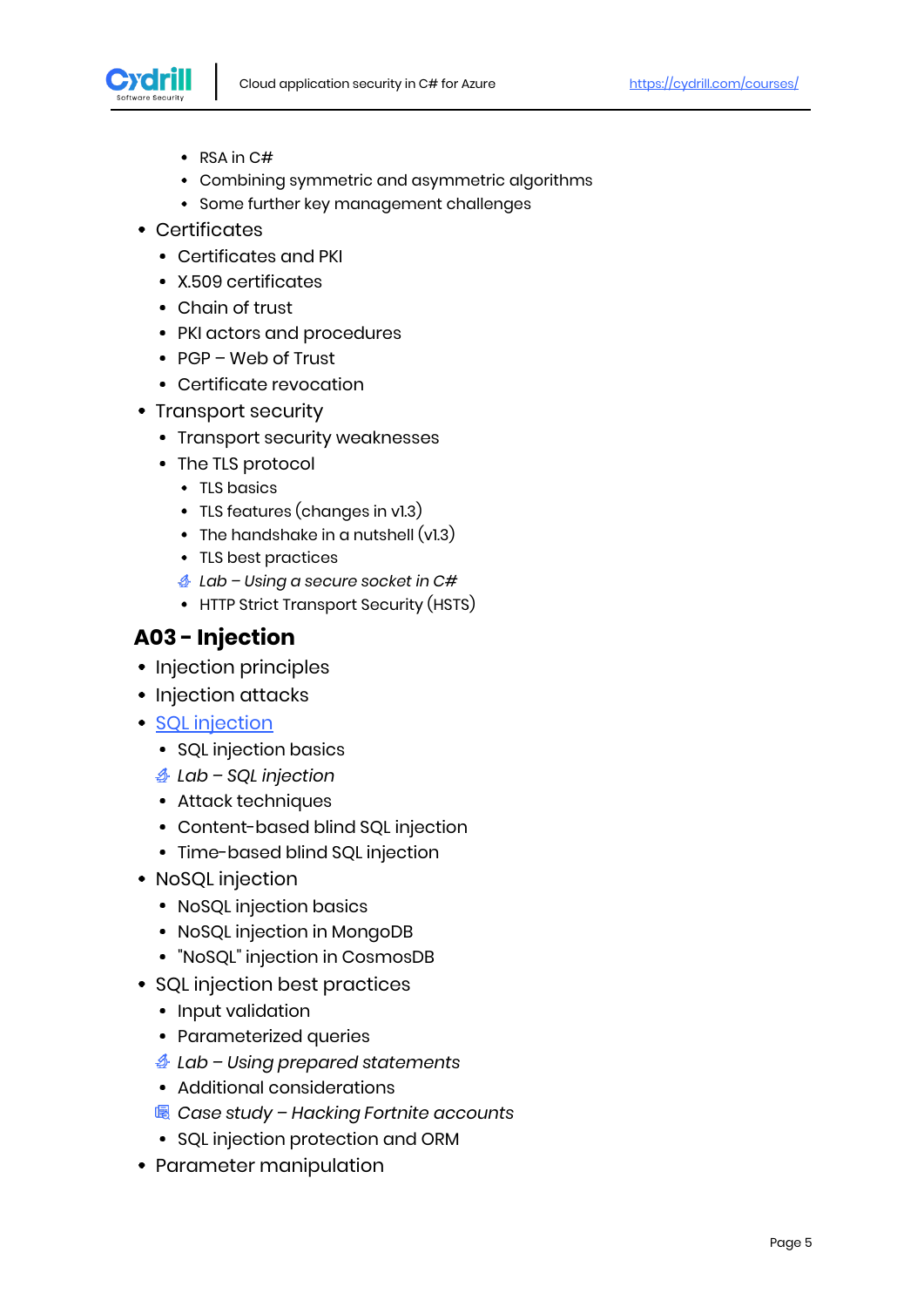

- CRLF injection
- Code injection
	- OS command injection
		- *Lab – Command injection*
		- OS command injection best practices
		- Avoiding command injection with the right APIs
		- *Lab – Command injection best practices*
			- *Case study – Command injection via ping*

# **Day 3**

# **> The OWASP Top Ten 2021**

# **A03 - Injection (continued)**

- HTML injection Cross-site scripting (XSS)
	- [Cross-site scripting basics](https://cydrill.com/owasp/cross-site-scripting-an-old-new-threat)
	- Cross-site scripting types
		- Persistent cross-site scripting
		- Reflected cross-site scripting
		- Client-side (DOM-based) cross-site scripting
	- *Lab – Stored XSS*
	- *Lab – Reflected XSS*
	- *Case study – XSS in Fortnite accounts*
	- XSS protection best practices
		- Protection principles escaping
		- XSS protection APIs
		- Further XSS protection techniques
		- *Lab – XSS fix / stored*
		- *Lab – XSS fix / reflected*
		- Additional protection layers defense in depth

#### **A04 - Insecure Design**

- The STRIDE model of threats
- Secure design principles of Saltzer and Schroeder
	- Economy of mechanism
	- Fail-safe defaults
	- Complete mediation
	- Open design
	- Separation of privilege
	- Least privilege
	- Least common mechanism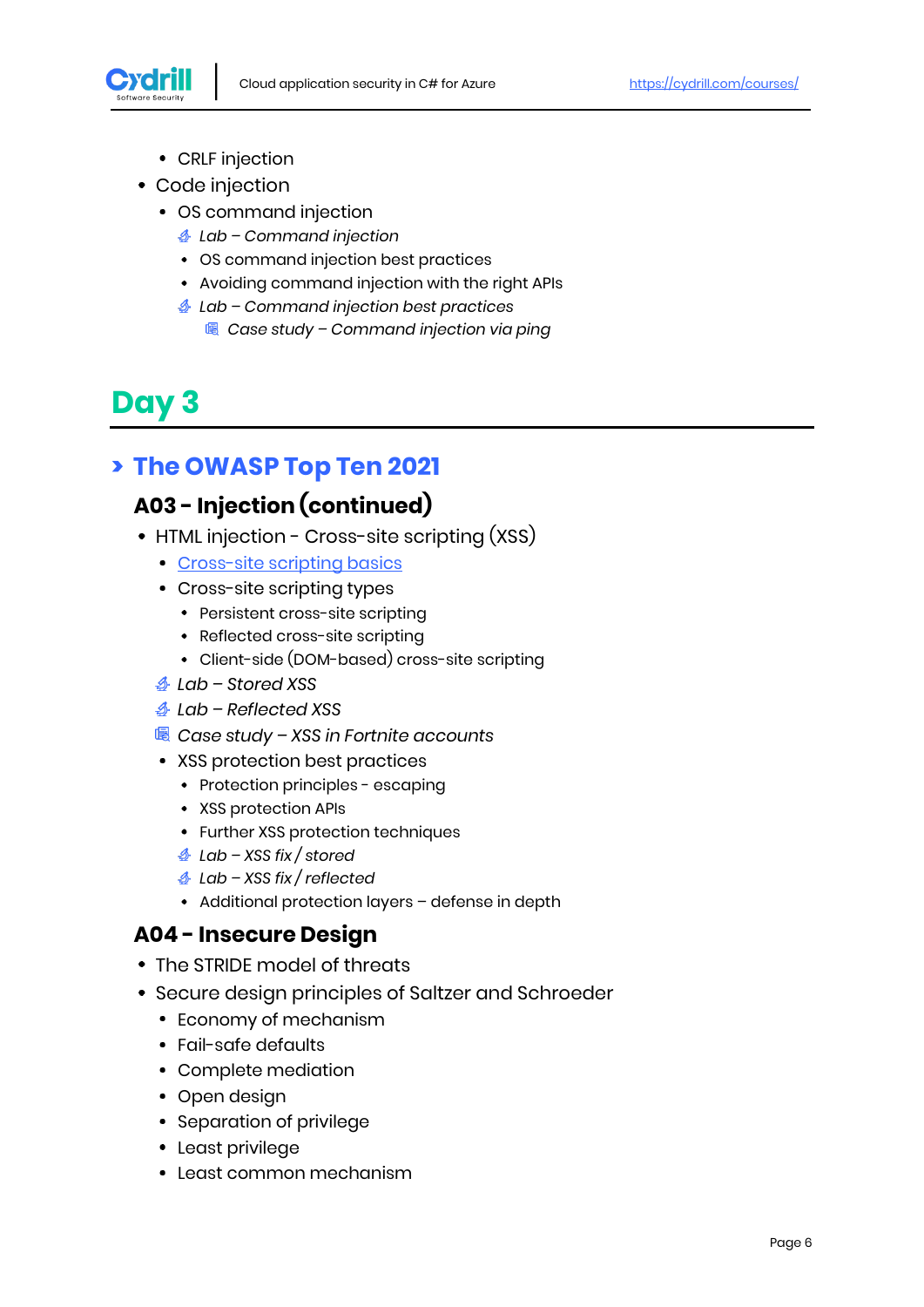

- Psychological acceptability
- Client-side security
	- Frame sandboxing
		- Cross-Frame Scripting (XFS) attacks
		- *Lab - Clickjacking*
		- Clickjacking beyond hijacking a click
		- Clickjacking protection best practices
		- *Lab – Using CSP to prevent clickjacking*

#### **A05 - Security Misconfiguration**

- Configuration principles
- Cookie security
	- Cookie attributes
- XMI entities
	- DTD and the entities
	- Entity expansion
	- External Entity Attack (XXE)
		- File inclusion with external entities
		- Server-Side Request Forgery with external entities
		- *Lab – External entity attack Case study – XXE vulnerability in SAP Store*
		- Preventing XXE
		- *Lab – Prohibiting DTD*

### **A06 - Vulnerable and Outdated Components**

- Using vulnerable components
- Untrusted functionality import
- Vulnerability management
	- Patch management
	- [Vulnerability management](https://cydrill.com/devops/cvss-measuring-the-unmeasurable)
	- Vulnerability databases
	- *Lab – Finding vulnerabilities in third-party components*

#### **A07 - Identification and Authentication Failures**

- Authentication
	- Authentication basics
	- Multi-factor authentication
	- *Case study – PayPal 2FA bypass*
- Session management
	- Session management essentials
	- Why do we protect session IDs Session hijacking
	- Session fixation
- Single sign-on (SSO)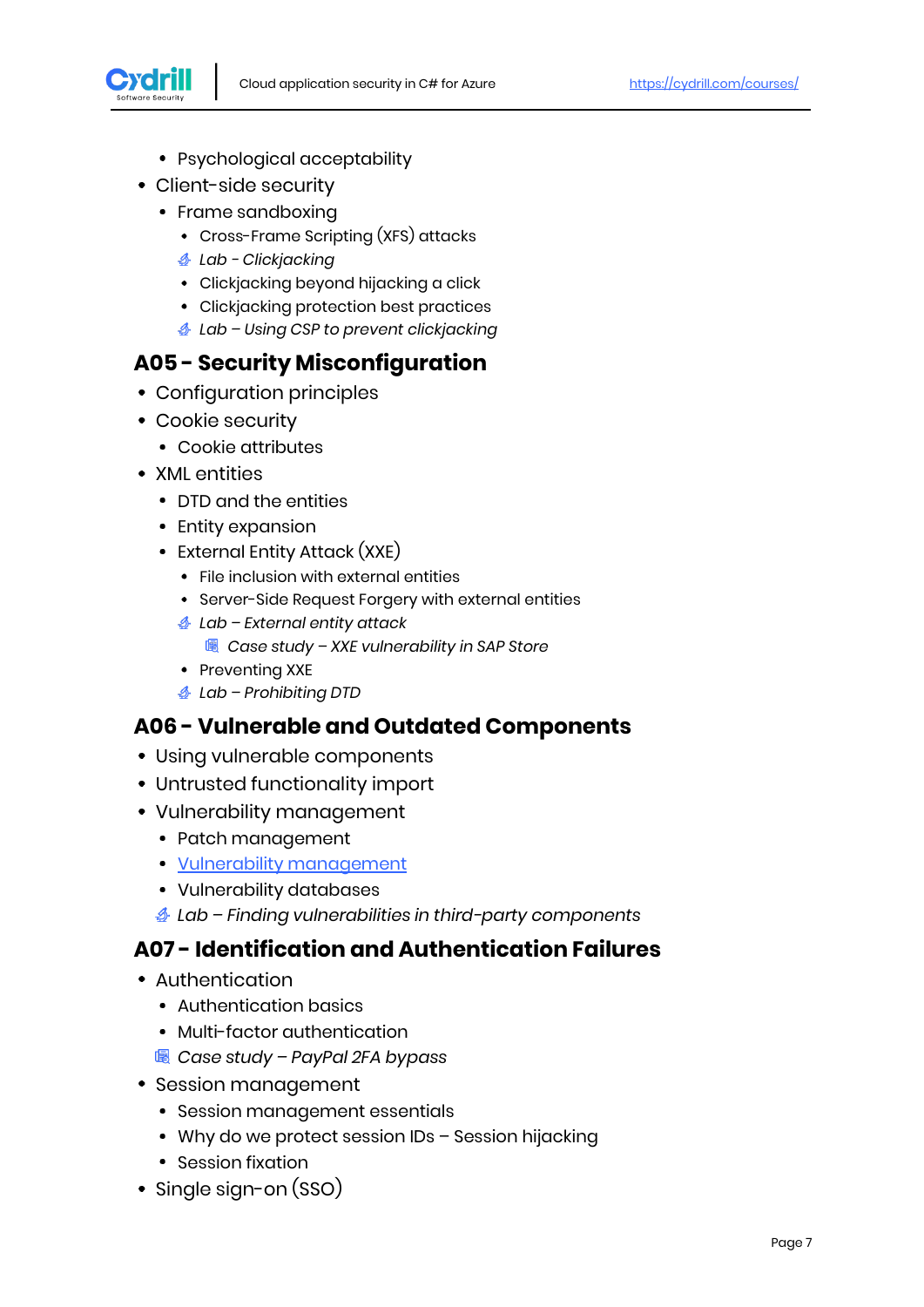

- Single sign-on concept
- OAuth 2.0
	- OAuth 2.0 basics
	- OAuth 2.0 prerequisites
	- OAuth 2.0 flow for Authorization Code Grant Step #1
	- OAuth 2.0 flow for Authorization Code Grant Step #2
	- OAuth 2.0 flow for Authorization Code Grant Step #3
	- OAuth 2.0 flow for Authorization Code Grant Step #4
	- OAuth 2.0 flow for Authorization Code Grant Step #5
	- OAuth 2.0 flow for Authorization Code Grant Step #6
	- OAuth 2.0 flow for Authorization Code Grant Step #7
	- OAuth 2.0 grant types
	- Best practices
		- *Case study – Stealing SSO tokens from Epic Games accounts*
- SAML
	- SAML basics
	- SAML profiles
	- SAML security
- Identity and access management (IAM)
	- Identity and access management in Azure
	- Azure Active Directory
	- Multi-factor authentication and password management with Azure
	- Azure RBAC
	- The Azure AD hybrid identity model
	- Azure Shared Access Signatures (SAS)

# **Day 4**

# **> The OWASP Top Ten 2021**

### **A07 - Identification and Authentication Failures (continued)**

- Password management
	- Inbound password management
		- Storing account passwords
		- Password in transit
		- *Lab – Is just hashing passwords enough?*
		- [Dictionary attacks and brute forcing](https://cydrill.com/owasp/brute-force-when-everything-is-a-nail)
		- Salting
		- Adaptive hash functions for password storage
		- *Lab – Using adaptive hash functions in C#*
		- Password policy
		- [NIST authenticator requirements for memorized secrets](https://cydrill.com/devops/nist-password-standards)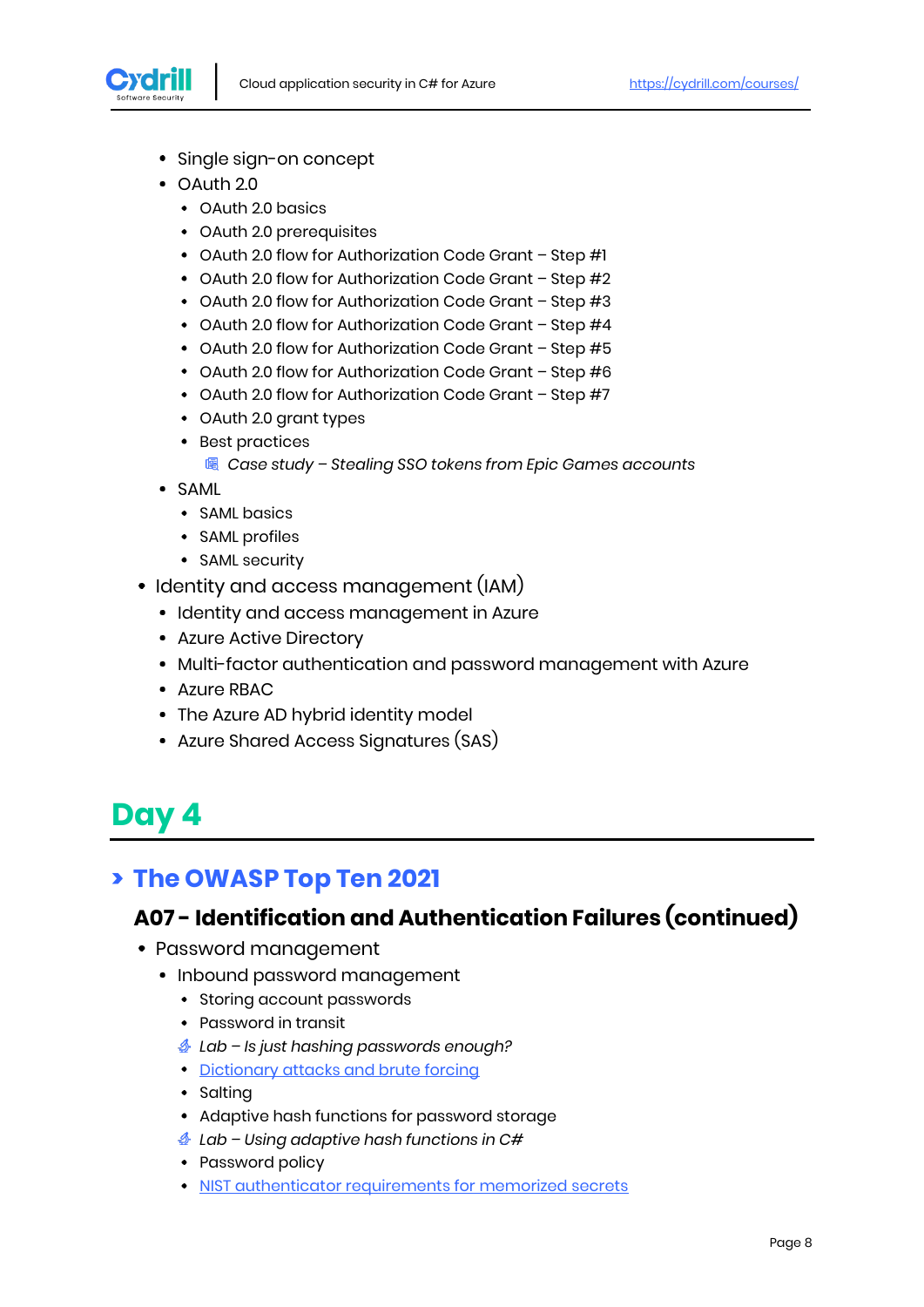

- *Case study – The Ashley Madison data breach*
- *The dictionary attack*
- *The ultimate crack*
- *Exploitation and the lessons learned*
- Password database migration
- (Mis)handling null passwords
- Outbound password management
	- Hard coded passwords
	- Best practices
	- *Lab – Hardcoded password*
	- Protecting sensitive information in memory
	- Challenges in protecting memory
	- Storing sensitive data in memory

#### **A08 - Software and Data Integrity Failures**

- Integrity protection
	- Message Authentication Code (MAC)
	- Digital signature
		- Elliptic Curve Cryptography
		- ECC basics
		- Digital signature with ECC
- Subresource integrity
	- Importing JavaScript
	- *Lab – Importing JavaScript*
	- *Case study – The British Airways data breach*
- Insecure deserialization
	- Serialization and deserialization challenges
	- Integrity deserializing untrusted streams
	- Integrity deserialization best practices
	- Property Oriented Programming (POP)
		- Creating a POP payload
		- *Lab – Creating a POP payload*
		- *Lab – Using the POP payload*

#### **A09 - Security Logging and Monitoring Failures**

- Logging and monitoring principles
- Insufficient logging
- *Case study – Plaintext passwords at Facebook*
- Logging best practices
- Detection and monitoring in Azure
	- Utilizing Azure monitoring for security
	- The Azure Security Center
	- The Azure Application Gateway WAF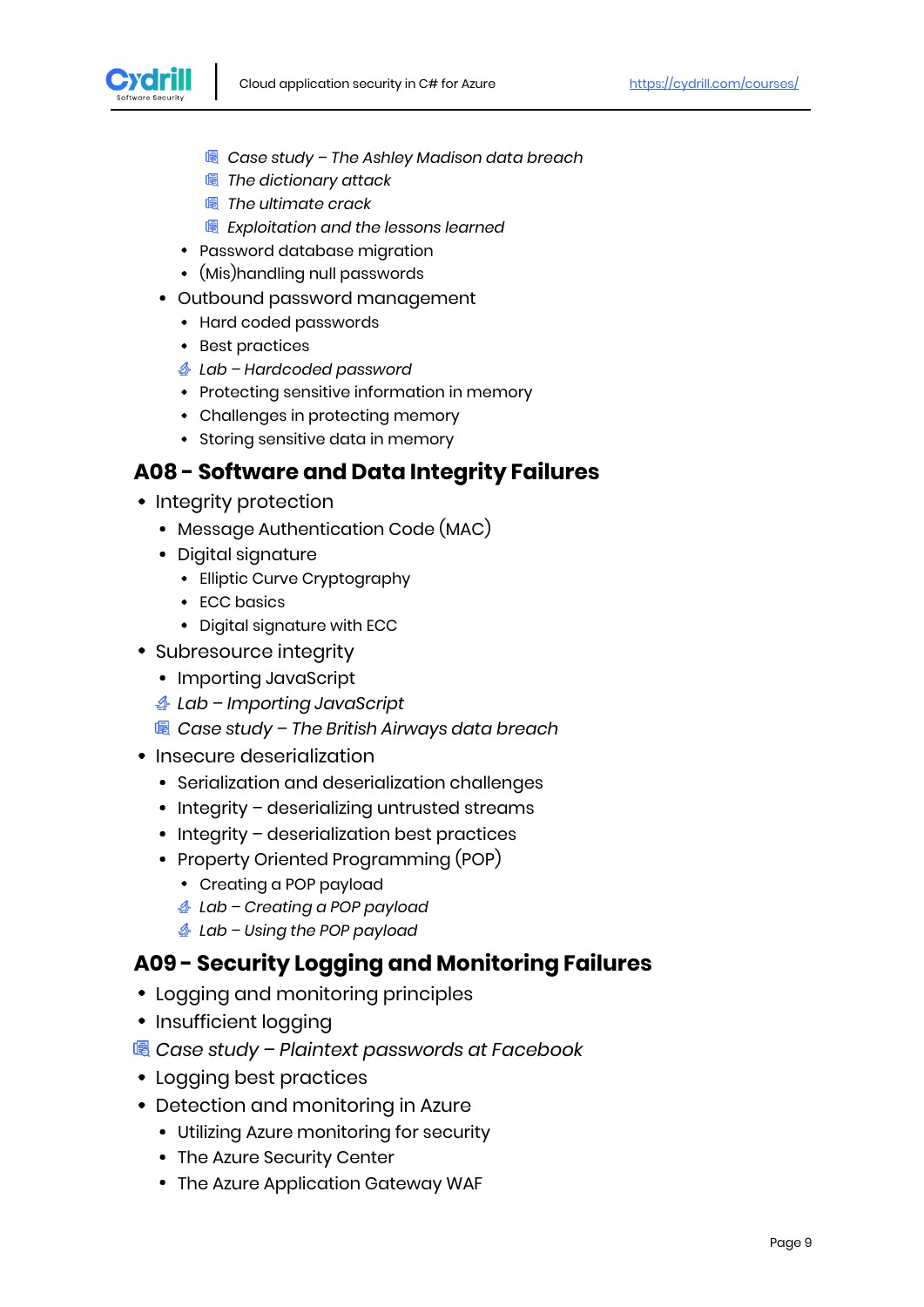

# **A10 - Server-Side Request Forgery (SSRF)**

- Server-side Request Forgery (SSRF)
- *Case study – SSRF and the Capital One breach*

# **> Cloud security**

#### **Azure security**

- Security considerations for Azure
	- Azure and security
	- Azure security features
	- The Azure shared responsibility model
	- Azure hardening

#### **Container security**

- Container security concerns
- Containerization, virtualization and security
- The attack surface
- Docker security
	- Docker and security
	- Common Docker security mistakes
	- Docker security best practices
	- *Lab – Static analysis of Docker images*
	- Hardening Docker
- Kubernetes security
	- The Kubernetes architecture and security
	- Securing Kubernetes hosts
	- Best practices for Kubernetes access control
	- Building secure Kubernetes images
	- Secure deployment of Kubernetes containers
	- Protecting Kubernetes deployments at runtime
	- *Case study – Azurescape*

# **Day 5**

# **> Cloud security**

### **Data security in the cloud**

- Data confidentiality and integrity in the cloud
- Data privacy in the cloud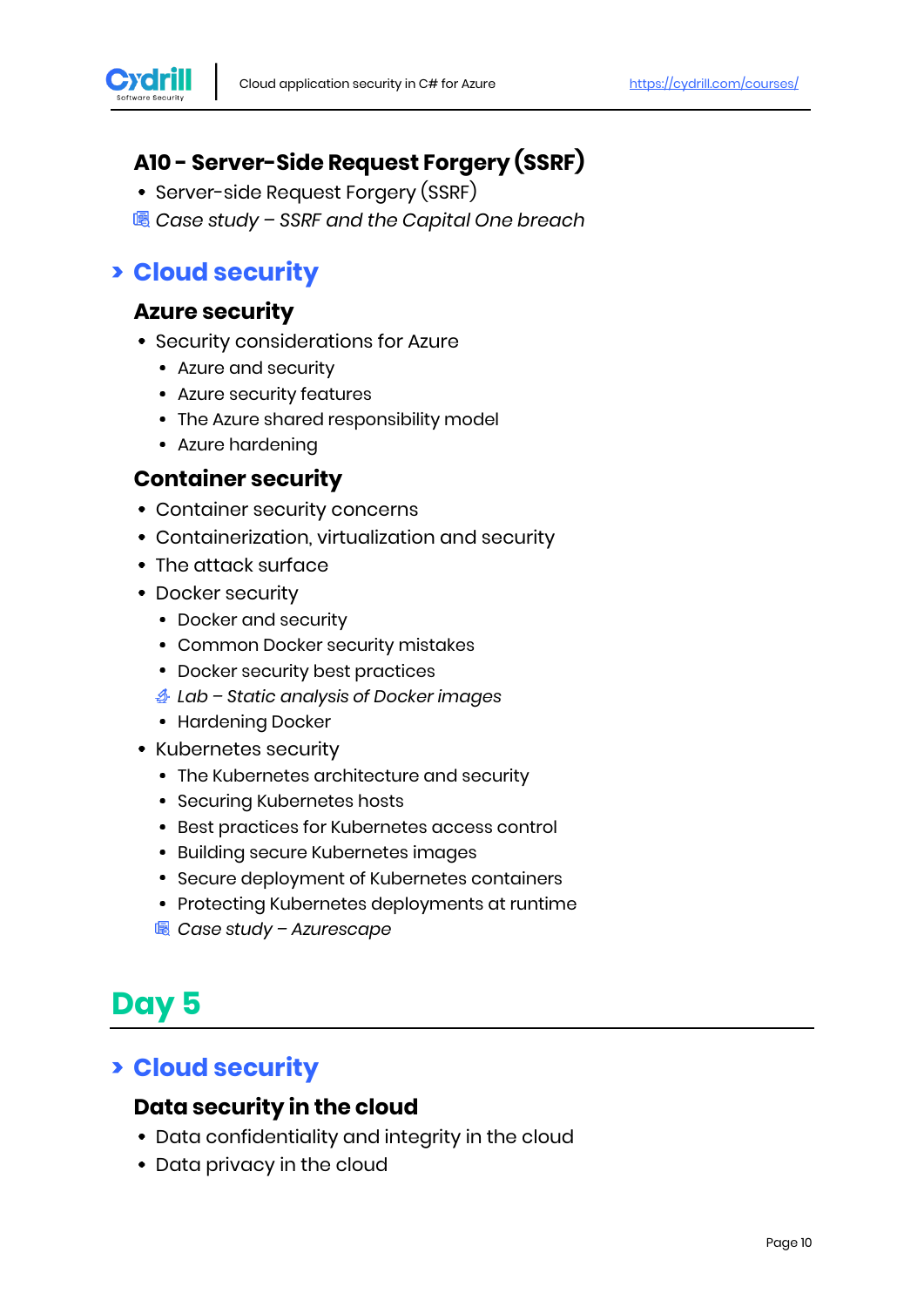

- Compliance considerations
- Data security in Azure
- Storing cryptographic keys
- Protecting data at rest
- Protecting data in transit
- JSON security
	- JSON validation
	- JSON injection
	- Dangers of JSONP
	- JSON/JavaScript hijacking
	- Best practices
	- *Case study – ReactJS vulnerability in HackerOne*

### **> The OWASP Top Ten 2021**

### **[Web application security beyond the Top Ten](https://cydrill.com/cyber-security/web-security-a-moving-target/)**

- Code quality
	- Data handling
	- Initialization and cleanup
		- Class initialization cycles
		- *Lab – Initialization cycles*
	- Object oriented programming pitfalls
		- Inheritance and overriding
		- Mutability
		- *Lab – Mutable object*
		- Readonly collections
- Denial of service
	- Flooding
	- Resource exhaustion
	- Sustained client engagement
	- Algorithm complexity issues
		- Regular expression denial of service (ReDoS)
		- *Lab – ReDoS in C#*
		- Dealing with ReDoS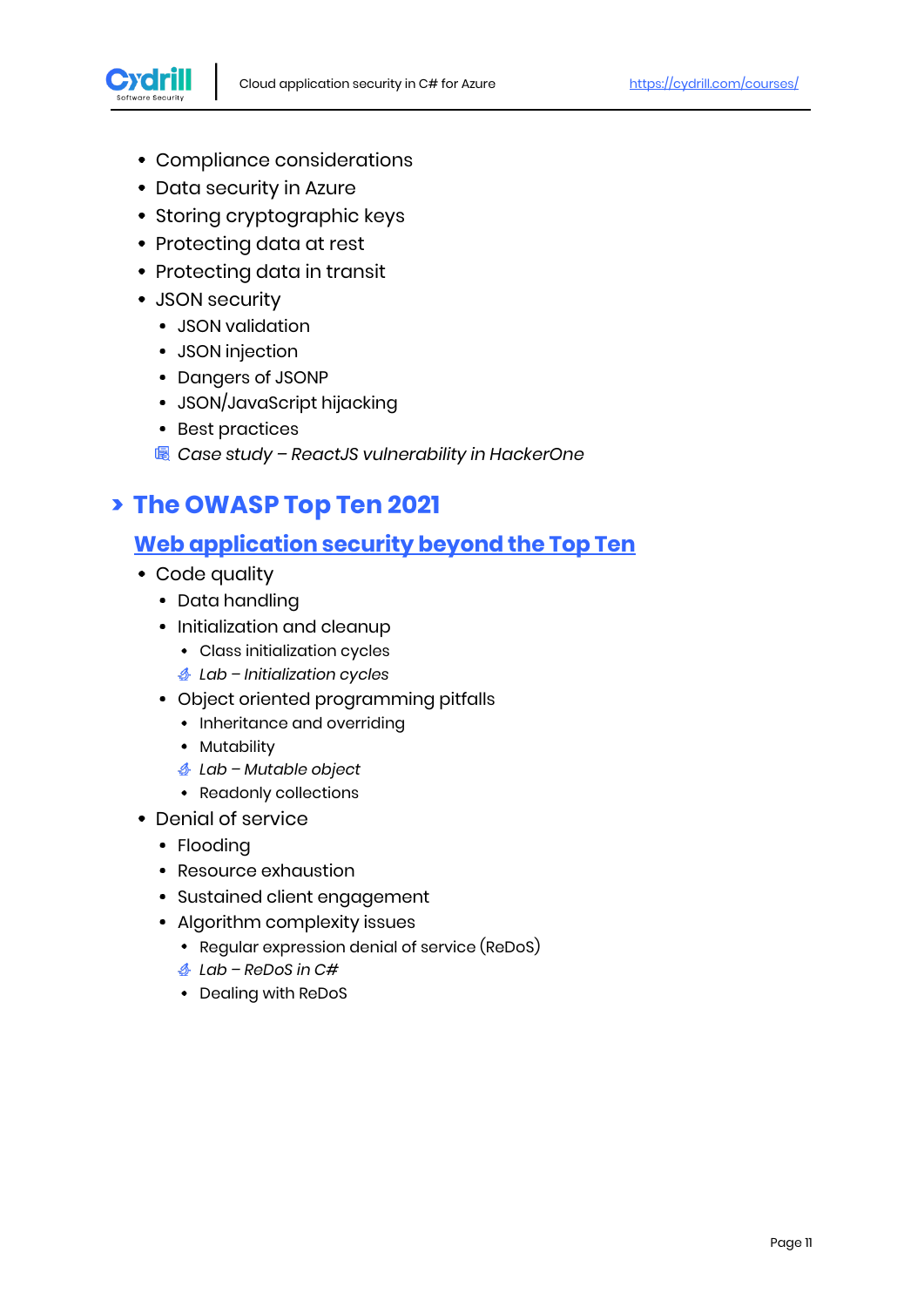

# **> Input validation**

Input validation principles Denylists and allowlists What to validate – the attack surface Where to validate – defense in depth When to validate – validation vs transformations Validation with regex

## **Integer handling problems**

- Representing signed numbers
- Integer visualization
- Integer overflow
- *Lab – Integer overflow*
- Signed / unsigned confusion
- *Case study – The Stockholm Stock Exchange*
- *Lab – Signed / unsigned confusion*
- Integer truncation
- Best practices
	- Upcasting
	- Precondition testing
	- Postcondition testing
	- Using big integer libraries
	- Integer handling in C#
	- *Lab – Checked arithmetics*

#### **Files and streams**

- Path traversal
- *Lab – Path traversal*
- Path traversal-related examples
- Additional challenges in Windows
- Virtual resources
- Path traversal best practices
- *Lab – Path canonicalization*

# **Unsafe reflection**

- Reflection without validation
- *Lab – Unsafe reflection*